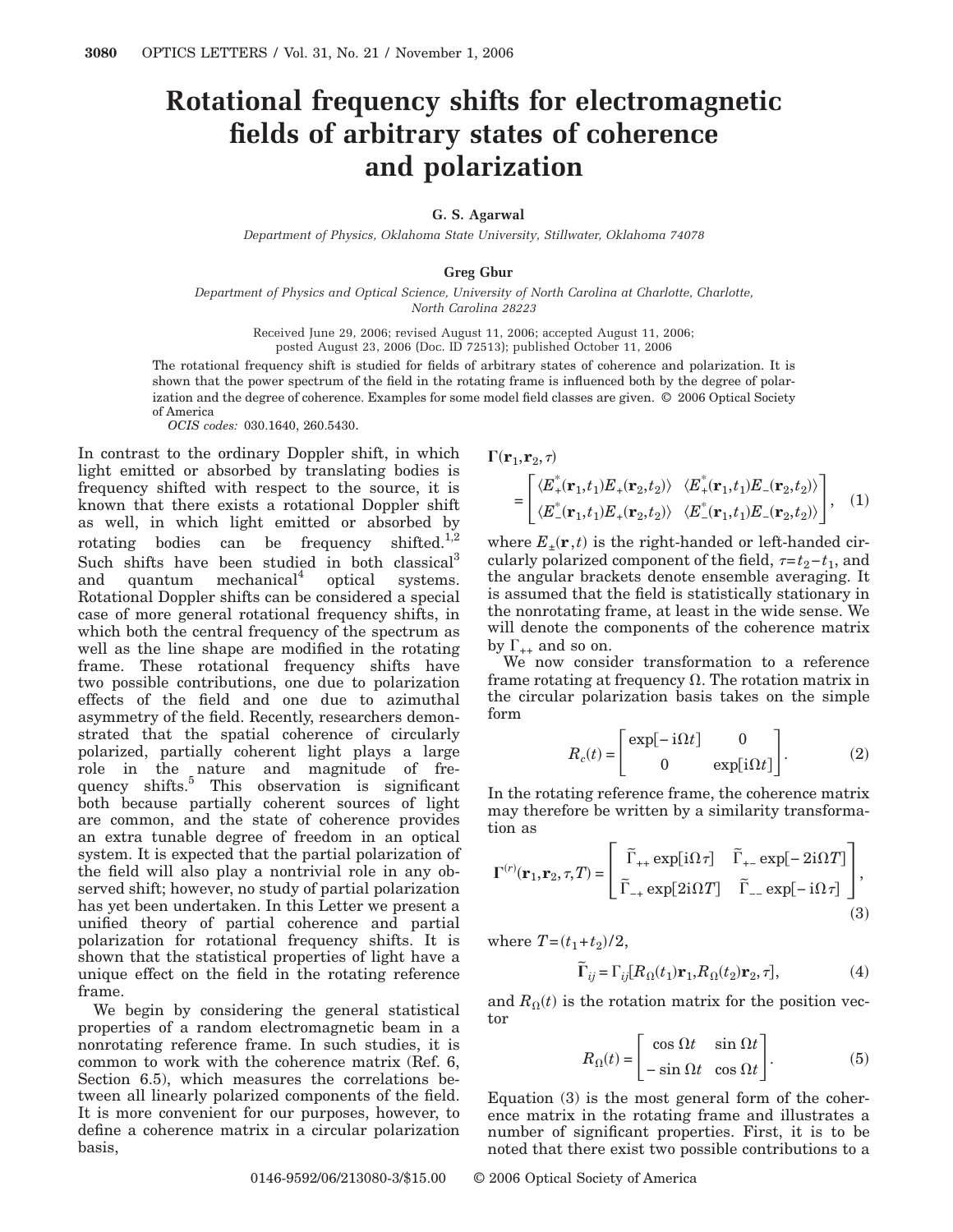frequency shift of the field: a polarization part (characterized by the exponential factors) and a spatial part (characterized by the rotation matrices  $R_{\Omega}$ ). For a general electromagnetic field, rotational frequency shifts will consist of a combination of these factors. Second, as has been noted previously, $5$  the field in the rotating frame is not in general stationary, as demonstrated by the presence of the time variable *T* in the matrix. This can happen if the intensity profile of the field or its polarization properties are not rotationally symmetric: for instance, an elliptical beam spot will be rotating in the rotating frame.

The instantaneous spectral properties of the field can be characterized by the cross-spectral density matrix, defined by (Ref. 6, Section 4.3.2)

$$
\mathbf{W}^{(r)}(\mathbf{r}_1, \mathbf{r}_2, \omega, T) = \frac{1}{2\pi} \int_{-\infty}^{\infty} \Gamma^{(r)}(\mathbf{r}_1, \mathbf{r}_2, \tau, T) \exp[i\omega \tau] d\tau. \tag{6}
$$

To apply this equation, we look at some specific examples.

First, we consider Bessel-correlated fields of arbitrary uniform state of polarization and Gaussian intensity. Such a field has a coherence matrix in the nonrotating frame given by

$$
\Gamma(\mathbf{r}_1, \mathbf{r}_2, \tau) = I_0 \mathbf{P}_0 \exp[-r_1^2/2\sigma_I^2] \exp[-r_2^2/2\sigma_I^2]
$$

$$
\times J_0[|\mathbf{r}_2 - \mathbf{r}_1|/\sigma_\mu]g(\tau), \tag{7}
$$

where  $\sigma_I$  is the waist size of the beam,  $\sigma_\mu$  is the correlation length,  $g(\tau)$  is the complex degree of coherence, and  $P_0$  is the matrix that describes the polarization state of the field. We consider a field that is in general partially polarized, for which  $P_0$  may be written as (Ref. 6, Section 6.3.3)

$$
\mathbf{P}_0 = (1 - P) \begin{bmatrix} 1 & 0 \\ 0 & 1 \end{bmatrix} + 2P \begin{bmatrix} |a|^2 & a^*b \\ b^*a & |b|^2 \end{bmatrix},
$$
 (8)

where  $0 \le P \le 1$  is the degree of polarization,  $P=0$ represents an unpolarized field, and *P*=1 represents a polarized field with complex polarization vector  $(a, b)$  in the circular basis. The calculation for the frequency shift can be made more tractable by using a well-known expansion $\alpha$  for the Bessel function,

$$
J_0(|\mathbf{r}_2 - \mathbf{r}_1|/\sigma_\mu) = \sum_{-\infty} J_n(r_1/\sigma_\mu) J_n(r_2/\sigma_\mu) \exp[i n (\phi_2 - \phi_1)],
$$
\n(9)

 $\infty$ 

where  $\mathbf{r}_1 \equiv (r_1, \phi_1)$  in polar coordinates. On converting our field into the rotating coordinate system (by the transformation  $\phi_1 \rightarrow \phi_1 - \Omega t_1$ ) and transforming to the frequency domain, it is found that

$$
\mathbf{W}^{(r)}(\mathbf{r}_1, \mathbf{r}_2, \omega) = I_0 \sum_{n=-\infty}^{\infty} \mathbf{P}_n(\omega, T) \exp[i n (\phi_2 - \phi_1)]
$$
  
× $\exp[-r_1^2/2\sigma_1^2] \exp[-r_2^2/2\sigma_1^2]$   
× $J_n(r_1/\sigma_\mu) J_n(r_2/\sigma_\mu)$ , (10)

where  $\tilde{g}(\omega)$  is the temporal Fourier transform of  $g(\tau)$ and hence the power spectrum of the field in the nonrotating reference frame, and

$$
\mathbf{P}_n(\omega, T) = \begin{bmatrix} [(1 - P) + 2P|\alpha|^2] \tilde{g}(\omega + \Omega - n\Omega) & 2Pa^*b\tilde{g}(\omega - n\Omega)\exp[-2\mathrm{i}\Omega T] \\ 2Pb^*a\exp[2\mathrm{i}\Omega T] \tilde{g}(\omega - n\Omega) & [(1 - P) + 2P|b|^2] \tilde{g}(\omega - \Omega - n\Omega) \end{bmatrix}
$$
(11)

is a matrix representing the polarization and spectral properties of the field. If we restrict ourselves to looking at the spectral density of the field, defined as

$$
S^{(r)}(\mathbf{r},\omega) = W_{++}^{(r)}(\mathbf{r},\mathbf{r},\omega) + W_{--}^{(r)}(\mathbf{r},\mathbf{r},\omega), \quad (12)
$$

we readily find that

$$
S^{(r)}(\mathbf{r}, \omega) = I_0 \sum_{n=-\infty}^{\infty} [[(1 - P) + 2P|\alpha|^2] \tilde{g}(\omega + \Omega - n\Omega)
$$

$$
+ [(1 - P) + 2P|\delta|^2] \tilde{g}(\omega - \Omega - n\Omega)]
$$

$$
\times \exp[-r^2/\sigma_I^2] [J_n(r/\sigma_\mu)]^2. \tag{13}
$$

It can be seen that each term of the series expansion has two contributions to its frequency shift: a spatial part (indicated by the  $n\Omega$  shift) and a polarization part (indicated by the single  $\Omega$  shift). The combination of effects introduces a change in the spectral line shape, as well as the central frequency. The results are illustrated in Fig. 1, for a Lorentzian power spectrum. Figure 1(a) demonstrates the dependence of the spectrum of the field on the frequency of rotation in the rotating frame for circularly polarized light. It

can be seen that there is a uniform frequency shift due to the state of polarization, as well as a broadening and distortion of the spectrum that depends on the frequency of rotation; these results are similar to those presented in Ref. 5. In Fig. 1(b), the dependence of the spectrum on the degree of polarization is illustrated for  $a=0$ ,  $b=1$  (the polarized part of the field is left-circularly polarized). It can be seen that the degree of polarization plays a significant role in the symmetry properties of the spectrum.

It is to be noted that light that is partially linearly polarized (for instance,  $a = b = 1/\sqrt{2}$ ) will have a spectrum independent of the degree of polarization.

A careful examination of Eq. (13) shows that the effect of partial polarization and partial coherence in the rotating frame is to split the spectrum into multiple, Doppler-shifted copies of the original spectrum. This can be seen in Fig. 1 though the bandwidth of the field is large enough that the shifted spectral lines overlap appreciably. A change in the degree of polarization can be used to change the relative weights of these shifted lines, as the next example demonstrates.